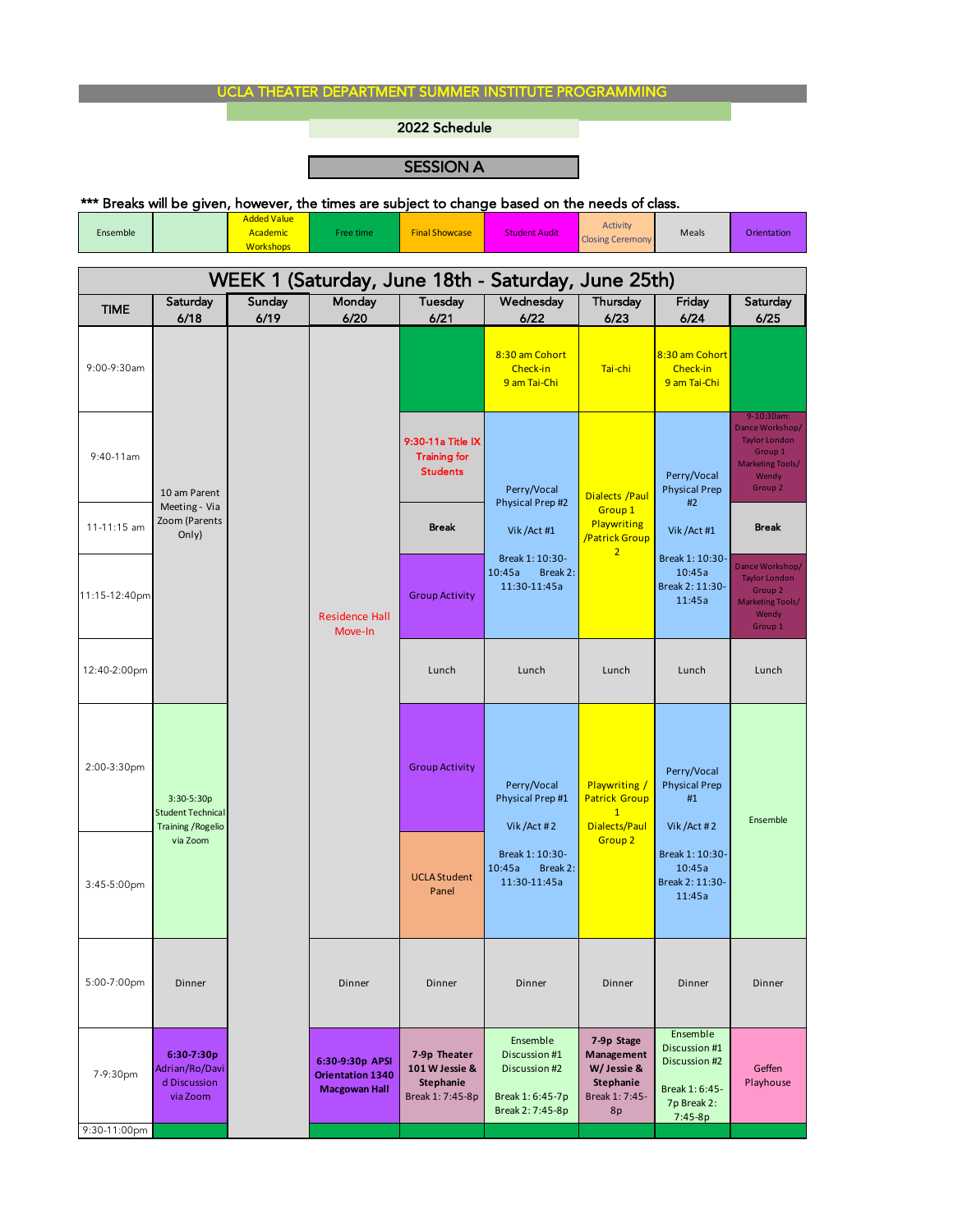| WEEK 2 (Sunday, Jun 26th - Saturday, July 2nd) |                |                                                                                          |                                                   |                                                                                          |                                                                 |                                                                                          |                                 |
|------------------------------------------------|----------------|------------------------------------------------------------------------------------------|---------------------------------------------------|------------------------------------------------------------------------------------------|-----------------------------------------------------------------|------------------------------------------------------------------------------------------|---------------------------------|
| <b>TIME</b>                                    | Sunday<br>6/26 | Monday<br>6/27                                                                           | <b>Tuesday</b><br>6/28                            | Wednesday<br>6/29                                                                        | Thursday<br>6/30                                                | Friday<br>7/1                                                                            | Saturday<br>7/2                 |
| 9:00-9:30am                                    |                | Tai-chi                                                                                  | Tai-chi                                           | 8:30 am Cohort<br>Check-in<br>9 am Tai-Chi                                               | Tai-chi                                                         | 8:30 am Cohort<br>Check-in<br>9 am Tai-Chi                                               |                                 |
| $9:40-11$ am                                   |                | Perry / Vocal<br><b>Physical Prep</b><br>#1                                              | Perry/Vocal<br>Physical Prep #2                   | Perry / Vocal<br><b>Physical Prep</b><br>#1                                              | <b>Dialects / Paul</b>                                          | Perry/Vocal<br><b>Physical Prep</b><br>#2                                                | Casting / TBD                   |
| 11-11:15 am                                    | Ensemble       | Vik / Act #2                                                                             | Vik / Act #1<br>Break 1: 10:30-                   | Vik / Act #2<br>10:45a                                                                   | Group 1<br>Playwriting<br>Patrick Group 2                       | Vik / Act #1<br>Break 1: 10:30-<br>10:45a<br>Break 2: 11:30-<br>11:45a                   | <b>Break</b>                    |
| 11:15-12:40pm                                  |                | Break 1: 10:30-<br>10:45a<br>11:45a<br>Break 2: 11:30-<br>11:45a                         | Break 2: 11:30-                                   | Break 1: 10:30-<br>10:45a<br>Break 2: 11:30-<br>11:45a                                   |                                                                 |                                                                                          | Viewpoints/Jeanette<br>Godoy    |
| 12:40-2:00pm                                   | Lunch          | Lunch                                                                                    | Lunch<br>1-1:30p Dean<br><b>Kite Visit</b>        | Lunch                                                                                    | Lunch                                                           | Lunch                                                                                    | Lunch                           |
| 2:00-3:30pm                                    |                | Ensemble                                                                                 | Ensemble                                          | Ensemble                                                                                 | <b>Playwriting /</b><br>Patrick Group 1<br><b>Dialects/Paul</b> | Ensemble                                                                                 | Perry/Vocal<br>Physical Prep #1 |
| 3:45-5:00pm                                    |                |                                                                                          |                                                   |                                                                                          | <b>Group 2</b>                                                  |                                                                                          | Vik / Act #2                    |
| 5:00-7:00pm                                    | <b>Dinner</b>  | Dinner                                                                                   | Dinner                                            | Dinner                                                                                   | <b>Dinner</b>                                                   | Dinner                                                                                   | <b>Dinner</b>                   |
| 7:00-9:30pm                                    |                | Ensemble<br>Discussion #1<br>Discussion #2<br>Break 1: 6:45-<br>7p Break 2:<br>$7:45-8p$ | Viewpoints/Jeanet<br>te Godoy<br>Break 1: 6:45-7p | Ensemble<br>Discussion #1<br>Discussion #2<br>Break 1: 6:45-<br>7p Break 2:<br>$7:45-8p$ | Shakespeare<br>/Rod Menzies                                     | Ensemble<br>Discussion #1<br>Discussion #2<br>Break 1: 6:45-<br>7p Break 2:<br>$7:45-8p$ |                                 |
| 10:00-11:00pm                                  |                |                                                                                          |                                                   |                                                                                          |                                                                 |                                                                                          |                                 |